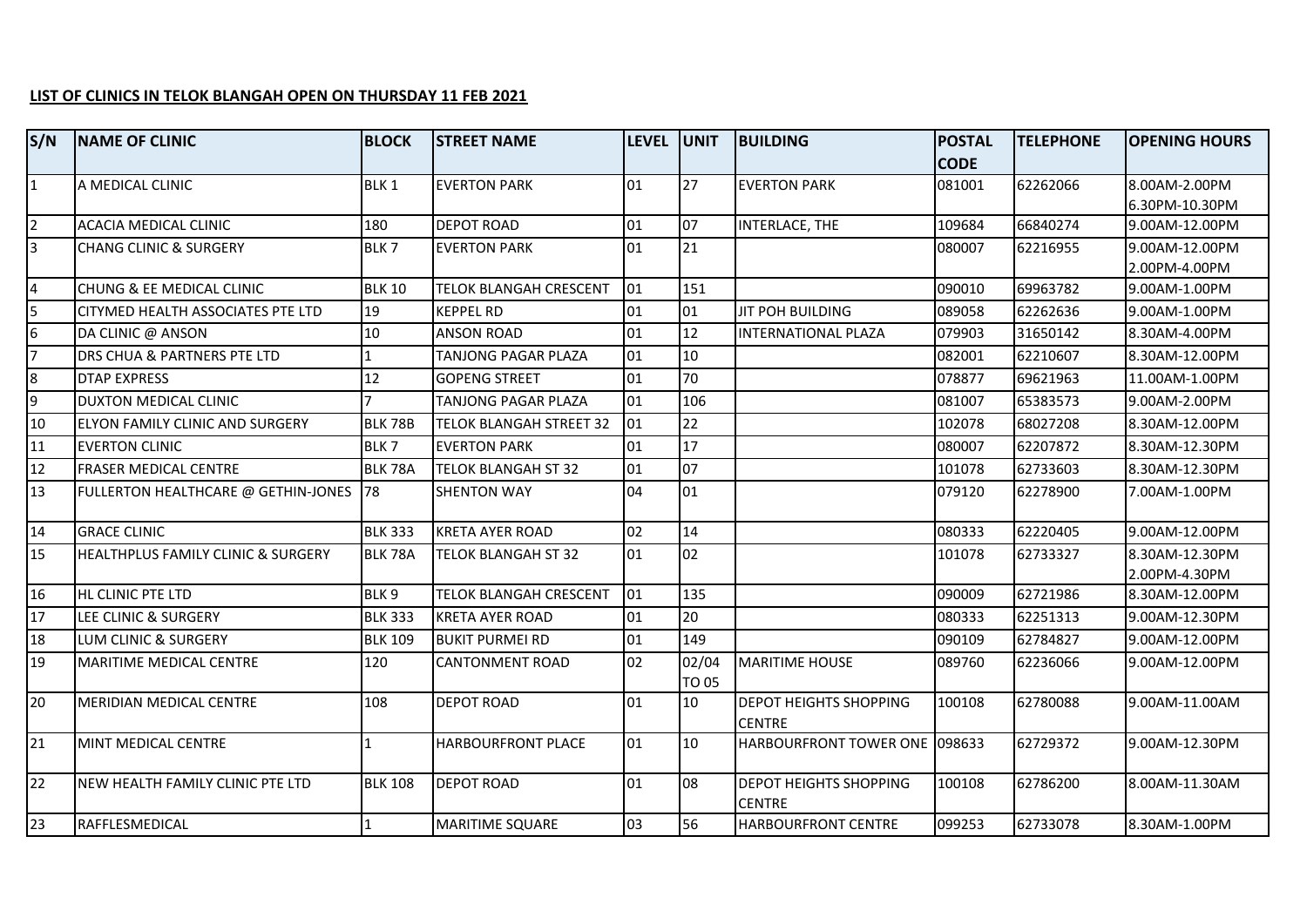| S/N | <b>INAME OF CLINIC</b>                              | <b>BLOCK</b>     | <b>ISTREET NAME</b>           | <b>LEVEL</b>    | <b>UNIT</b> | <b>BUILDING</b>                       | <b>POSTAL</b> | <b>TELEPHONE</b> | <b>OPENING HOURS</b> |
|-----|-----------------------------------------------------|------------------|-------------------------------|-----------------|-------------|---------------------------------------|---------------|------------------|----------------------|
|     |                                                     |                  |                               |                 |             |                                       | <b>ICODE</b>  |                  |                      |
| 24  | <b>IRAFFLESMEDICAL</b>                              | 51               | <b>ANSON ROAD</b>             | 101             | 51          | <b>JANSON CENTRE</b>                  | 079904        | 62252188         | 8.30AM-1.00PM        |
| 25  | <b>ISEACARE MARITIME MEDICAL CENTRE PTE</b><br>ILTD | 100              | <b>TRAS STREET</b>            | 18              | 02/03       | 100AM TOWER                           | 079027        | 62227728         | 9.00AM-12.00PM       |
| 26  | ISHENTON FAMILY MEDICAL CLINIC                      | BLK <sub>1</sub> | CANTONMENT ROAD               | 01              | 02          | PINNACLE@DUXTON                       | 080001        | 65095260         | 19.30AM-12.00PM      |
| 27  | <b>ISHENTON MEDICAL GROUP</b>                       | 26               | <b>SENTOSA GATEWAY</b>        | IB <sub>2</sub> | 01          |                                       | 098138        | 62382582         | 19.00AM-5.30PM       |
| 28  | <b>ISHENTON MEDICAL GROUP</b>                       | 10               | <b>ANSON RD</b>               | 36              | 8/9/10      | <b>IINTERNATIONAL PLAZA</b>           | 079903        | 62202911         | 8.30AM-1.00PM        |
| 29  | <b>ISHENTON MEDICAL GROUP</b>                       |                  | <b>HARBOURFRONT PLACE</b>     | 101             | 04          | <b>HARBOURFRONT TOWER ONE 1098633</b> |               | 63775727         | 8.30AM-1.00PM        |
| 30  | THE BONHAM CLINIC                                   | 100              | IPECK SEAH STREET             | 111             | 16/17       |                                       | 079333        | 65331177         | 19.00AM-1.00PM       |
| 31  | <b>THOMAS CLINIC &amp; SURGERY</b>                  | BLK 61           | <b>TELOK BLANGAH HEIGHTS</b>  | 101             | 97          |                                       | 100061        | 62704354         | 18.30AM-12.00PM      |
| 32  | <b>TPC MEDICAL CLINIC</b>                           |                  | <b>WALLICH STREET</b>         | IB1             | 15          | <b>TANJONG PAGAR CENTRE</b>           | 078884        | 63868980         | 8.30AM-1.00PM        |
| 33  | <b>JUNITED CLINIC &amp; SURGERY</b>                 | BLK 8            | <b>TELOK BLANGAH CRESCENT</b> | 101             | 157         |                                       | 090008        | 62703765         | 8.30AM-12.00PM       |

## **LIST OF CLINICS IN TELOK BLANGAH OPEN ON FRIDAY 12 FEB 2021**

| S/N      | <b>INAME OF CLINIC</b>        | <b>BLOCK</b> | <b>ISTREET NAME</b>     | <b>ILEVEL</b>   | <b>LUNIT</b> | <b>IBUILDING</b>     | <b>IPOSTAL</b> | <b>ITELEPHONE</b> | <b>IOPENING HOURS</b> |
|----------|-------------------------------|--------------|-------------------------|-----------------|--------------|----------------------|----------------|-------------------|-----------------------|
|          |                               |              |                         |                 |              |                      | ICODE          |                   |                       |
|          | IA MEDICAL CLINIC             | <b>BLK</b> 1 | <b>IEVERTON PARK</b>    | 101             | 127          | <b>IEVERTON PARK</b> | 081001         | 62262066          | 8.00AM-2.00PM         |
| <u>_</u> | <b>ISHENTON MEDICAL GROUP</b> | 26           | <b>ISENTOSA GATEWAY</b> | IB <sub>2</sub> | 101          |                      | 098138         | 62382582          | 9.00AM-5.30PM         |

## **LIST OF CLINICS IN TELOK BLANGAH OPEN ON SATURDAY 13 FEB 2021**

| S/N | <b>INAME OF CLINIC</b>        | <b>BLOCK</b> | <b>ISTREET NAME</b>     | <b>ILEVEL</b>   | <b>JUNIT</b> | <b>BUILDING</b>      | <b>POSTAL</b> | <b>ITELEPHONE</b> | <b>IOPENING HOURS</b> |
|-----|-------------------------------|--------------|-------------------------|-----------------|--------------|----------------------|---------------|-------------------|-----------------------|
|     |                               |              |                         |                 |              |                      | <b>CODE</b>   |                   |                       |
|     | <b>JA MEDICAL CLINIC</b>      | <b>BLK1</b>  | <b>IEVERTON PARK</b>    | 101             | LZ.          | <b>IEVERTON PARK</b> | 081001        | 62262066          | 8.00AM-2.00PM         |
|     | <b>ISHENTON MEDICAL GROUP</b> | 26           | <b>ISENTOSA GATEWAY</b> | IB <sub>2</sub> | 101          |                      | 098138        | 62382582          | 19.00AM-5.30PM        |